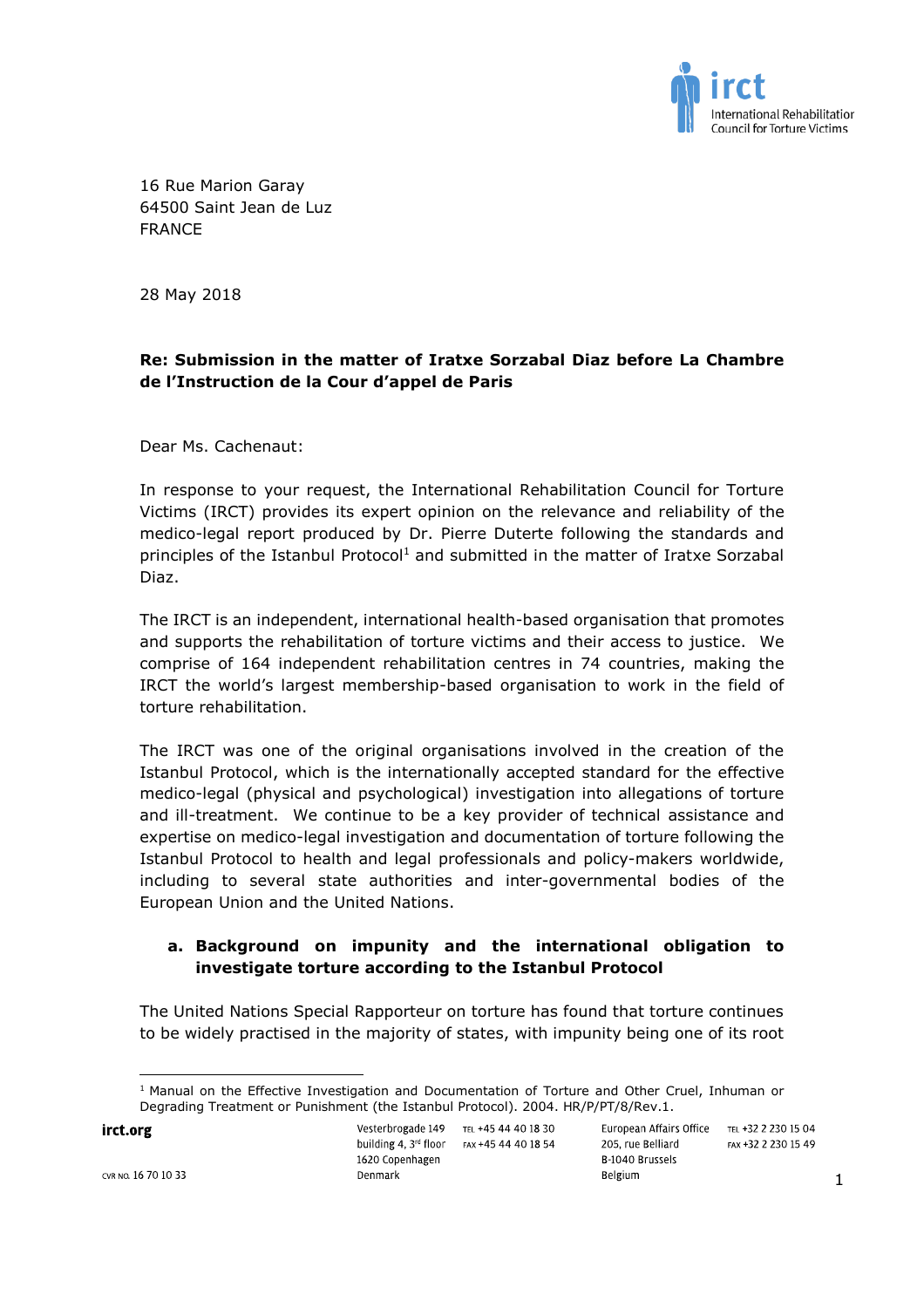

causes.<sup>2</sup> The IRCT's experience corroborates this finding. Every year, the IRCT's global network of rehabilitation centres treats approximately 100,000 torture survivors worldwide, while only a few torture perpetrators are prosecuted. This gap between the high number of torture survivors and the low number of prosecutions is demonstrative of the worldwide breadth of impunity.

Impunity for torture exists despite the broad range of positive obligations placed on states to address torture. Under the United Nations Convention against Torture, states including Spain and France are obliged to criminalize torture, to establish broad jurisdictions, to investigate all allegations and suspicions of torture, to document torture, to bring perpetrators of torture to justice, and to provide redress to torture victims. 3

Because of the gravity of the international crime of torture, states are obliged to undertake *ex officio* prompt, impartial, and effective investigations of torture whenever there are reasonable grounds to suspect that torture has occurred, even absent an allegation of torture or other ill-treatment or any formal complaint.<sup>4</sup> A prompt, impartial, and effective investigation means that it must be undertaken in full compliance with the Istanbul Protocol.<sup>5</sup> The European Court of Human Rights has held that state investigations that do not comply with the Istanbul Protocol do not fulfil the state obligation to investigate torture effectively, promptly, and impartially. 6

The existence of impunity in a state suggests that the state is either unable or unwilling to fulfil their international obligations on torture. One of the factors fostering impunity is that perpetrators may undertake torture in a manner designed to evade detection or conviction. Moreover, torturers know of the difficulty of proving torture and, as state agents, are often in a position to find ways of avoiding accountability.<sup>7</sup>

This places torture victims at a substantial disadvantage, particularly when they have been held or remain in the custody of the state and may fear reprisals. In

<sup>6</sup> European Court of Human Rights, Bati v. Turkey (3 June 2004, App. nos. 33097/96 and 57834/00) §§133-137;European Committee for the Prevention of Torture and Inhuman or Degrading Treatment or Punishment, CPT standards, CPT/Inf/E (2002) 1-Rev. 2013, chap. VII.

<sup>&</sup>lt;sup>7</sup> Interim report of the UN Special Rapporteur on torture (A/65/273), pp.2 and 10.

| irct.org            | Vesterbrogade 149<br>building 4, $3^{rd}$ floor $FAx + 45$ 44 40 18 54 | tel +45 44 40 18 30 | European Affairs Office<br>205, rue Belliard | TEL +32 2 230 15 04<br>FAX +32 2 230 15 49 |
|---------------------|------------------------------------------------------------------------|---------------------|----------------------------------------------|--------------------------------------------|
|                     | 1620 Copenhagen                                                        |                     | B 1040 Brussels                              |                                            |
| CVR NO. 16 70 10 33 | Denmark                                                                |                     | Belgium                                      |                                            |

 $\overline{\phantom{a}}$ 2 Interim report of the UN Special Rapporteur on torture and other cruel, inhuman or degrading treatment or punishment, 10 August 2010 (A/65/273), p.6.

<sup>&</sup>lt;sup>3</sup> United Nations Convention against Torture and Other Cruel, Inhuman or Degrading Treatment or Punishment (entered into force 26 June 1984), articles 12 and 13; Inter-American Convention to Prevent and Punish Torture, articles 1, 6 and 8; American Convention on Human Rights, articles 5 and 8.

<sup>4</sup> UN Convention against Torture, article 12; Guidelines of the Committee of Ministers of the Council of Europe on eradicating impunity for serious human rights violations (adopted on 30 March 2011), Section V, §1 and 3.

<sup>&</sup>lt;sup>5</sup> Interim report of the UN Special Rapporteur on torture and other cruel, inhuman or degrading treatment or punishment, 10 August 2010 (A/65/273), pp.2 and 10.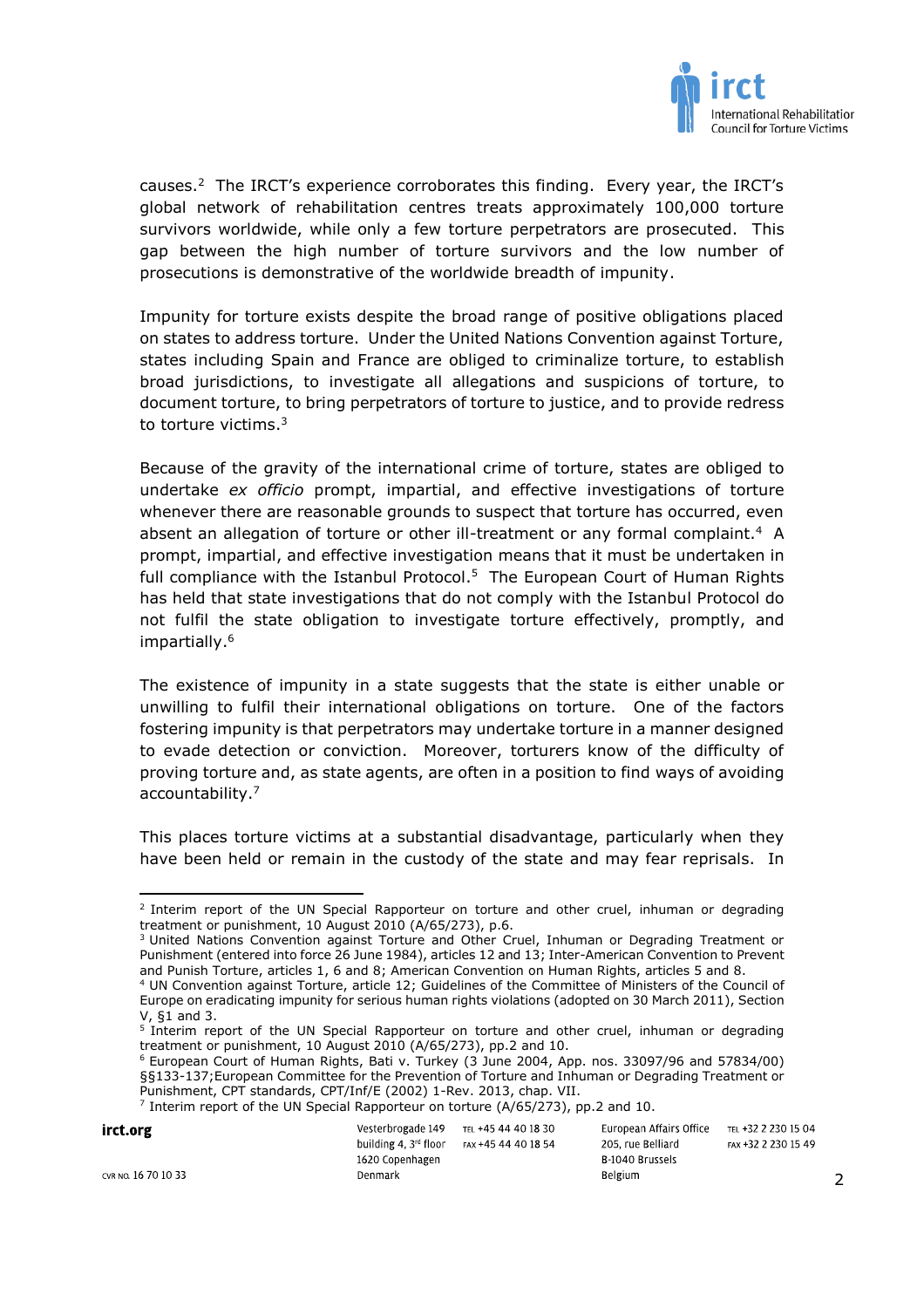

addition, due to the physical and psychological trauma caused by torture, victims may be unable or unwilling to disclose their ill-treatment, to do so in a chronological and coherent manner, or to do so in a single interview.

Substantial stigma also attaches to torture victims, especially those who experience some form of sexual assault or humiliation, and may heighten the symptoms of post-traumatic stress disorder that they experience such as dissociation and avoidance. Stigma, shame, humiliation, anger and certain symptoms of posttraumatic stress disorder may psychologically prevent torture victims from disclosing or discussing their experience. The stigma of torture or other social or psychological consequences of torture further hinder the ability of torture victims to present testimony and adds to the challenge of fighting impunity for torture.

### **b. Spain's compliance with its international obligations**

International and regional human rights bodies and regional human rights jurisprudence document a long-standing pattern of torture and impunity in Spain, particularly when an individual is held in incommunicado detention. 8 These bodies have criticised Spain for its failure or unwillingness to conduct prompt, impartial, and effective investigations into torture or to prosecute the perpetrators of torture.<sup>9</sup> The European Court of Human Rights has found on numerous occasions that Spain violated Article 3 of the European Convention on Human Rights on the prevention of torture due to its failure to conduct thorough, effective, and impartial investigations into allegations of torture and ill-treatment, most recently in May 2016.<sup>10</sup>

Because of the state's documented failure to investigate torture promptly, effectively, and impartially – i.e., in compliance with the Istanbul Protocol, the absence of legal or medico-legal (physical or psychological) investigation and documentation of torture acts in Spain should not be interpreted to suggest that torture has not occurred. In its May 2016 decision on Spain, the European Court of Human Rights held that as a result of the lack of an effective and prompt investigation by Spain into allegations of torture, though there was no clear

Vesterbrogade 149 TEL +45 44 40 18 30 European Affairs Office TEL +32 2 230 15 04 building 4, 3rd floor FAX +45 44 40 18 54 205, rue Belliard FAX +32 2 230 15 49 1620 Copenhagen B 1040 Brussels Belgium Denmark

irct.org

3

 $\overline{\phantom{a}}$ <sup>8</sup> See for example: UN Committee against Torture Concluding observations on the sixth periodic report of Spain, CAT/C/ESP/CO/6 (2015) at §19; Conclusions and recommendations of the Committee against Torture (2002), CAT/C/CR/29/3, §10; Report of the Committee against Torture to the UN General Assembly (1998), A/53/44, §127-132.

<sup>&</sup>lt;sup>9</sup> UN Committee against Torture Concluding observations on the sixth periodic report of Spain, CAT/C/ESP/CO/6 (2015) §19. Amnesty International, Alternative report to the Committee against Torture at its 54<sup>th</sup> session, 20 April to 15 May 2015, p.9; Amnesty International Country Report on Spain, 2016/17. See: https://www.amnesty.org/en/countries/europe-and-central-asia/spain/reportspain/

<sup>10</sup> Beortegui Martinez v Spain [2016] ECHR 476 (31 May 2016), §47. See also: Beristain Ukar v Spain (Application 40351/05) (2011), §34; San Argimiro Isasa v Spain (Application 2507/07) (2010), §44- 45.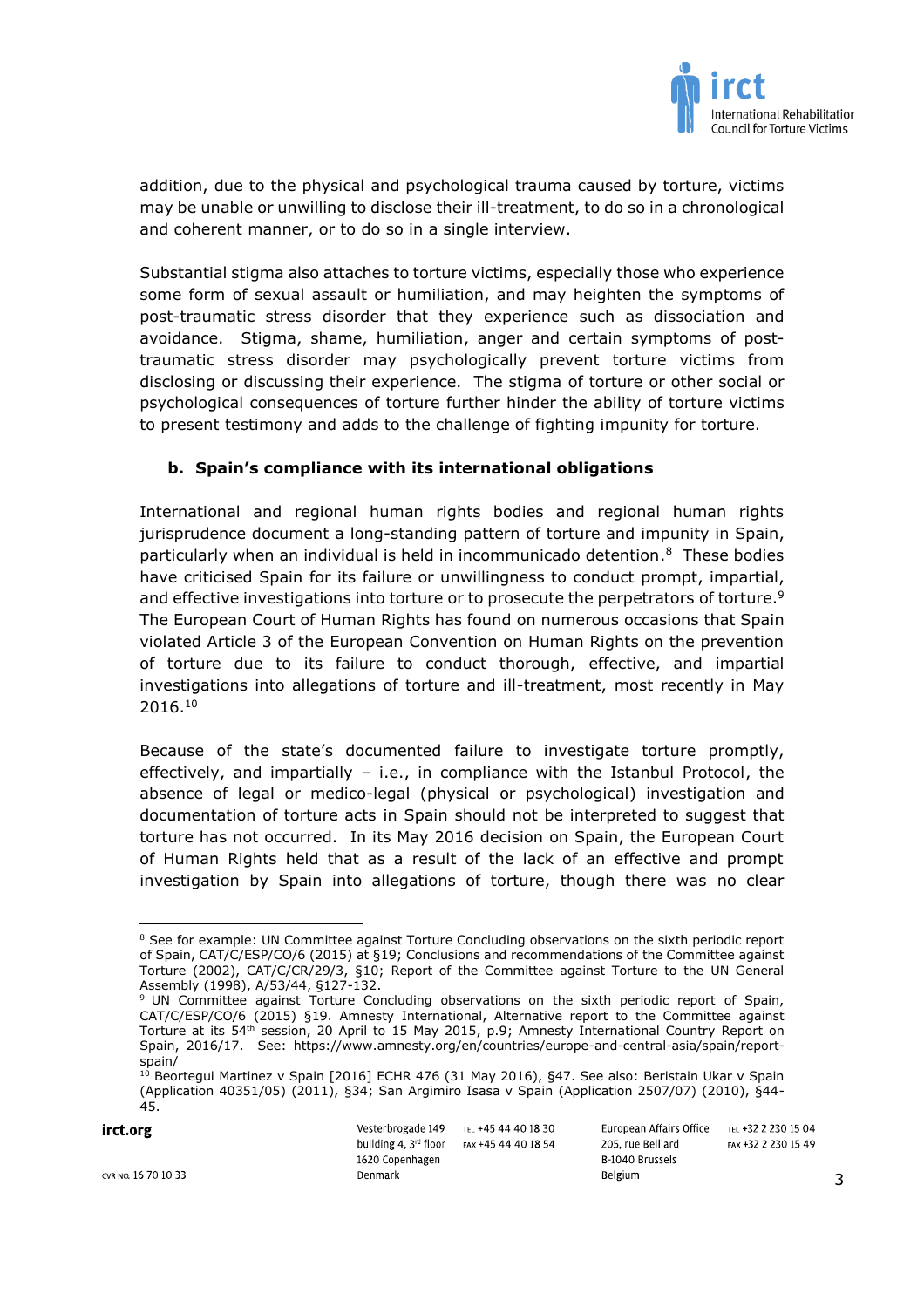

evidence, it must be concluded that torture had actually taken place.<sup>11</sup> Otherwise, the impunity of the state would be allowed to negate its other obligations on torture, violating the United Nations Convention Against Torture and the dignity of survivors.

Even if a state fails to investigate torture properly or bring perpetrators to justice, the state remains obliged to provide redress and rehabilitation to victims as well as to ensure that any statement extracted as a result of torture is not invoked as evidence in any proceedings, including administrative, asylum, criminal or extradition proceedings.<sup>12</sup> Following from the European Court of Human Right's May 2016 decision on Spain, the failure of Spain to investigate allegations of torture or ill-treatment in a manner compliant with the Istanbul Protocol places considerable doubt on the reliability of convictions there in cases where torture is alleged to have been perpetrated prior to a confession being extracted.<sup>13</sup> The principle that torture or other ill-treatment should never be used to extract information or confessions from detained persons has been the subject of judgments in recent years in Spain and, in some cases, the previous conviction has been overturned.<sup>14</sup>

# **c. The Istanbul Protocol as the internationally accepted standard for the investigation and documentation of torture and ill-treatment**

## **1. Relevance of the Istanbul Protocol**

To address the global prevalence of torture and the common denial of the existence of torture by those responsible, several organisations, including the IRCT, came

<sup>&</sup>lt;sup>14</sup> Amnesty International's Country Report on Spain (2016/17) notes: "In July, the Supreme Court partially annulled the conviction by the High Court of Saioa Sánchez for an act of terrorism in December 2015… Her appeal to the Supreme Court claimed that the High Court refused to investigate whether the statement of one of the defendants, Iñigo Zapirain, implicating her in the offence, had been made under duress. The Supreme Court ordered a new hearing, asking that the Istanbul Protocol be followed to assess the veracity of the statement of Iñigo Zapirain. The ruling took account of the concerns expressed by international human rights bodies about impunity and lack of thorough and effective investigations, as well as about shortcomings in the quality and accuracy of forensic investigations. See further examples: Sentence no. 45/2008 and Sentence no. 27/2010 of the Audiencia Nacional.

| irct.org            | Vesterbrogade 149 TEL +45 44 40 18 30             | European Affairs Office | tel +32 2 230 15 04 |
|---------------------|---------------------------------------------------|-------------------------|---------------------|
|                     | building 4, $3^{rd}$ floor $FAX + 45$ 44 40 18 54 | 205. rue Belliard       | FAX +32 2 230 15 49 |
|                     | 1620 Copenhagen                                   | B-1040 Brussels         |                     |
| cvr no. 16 70 10 33 | Denmark                                           | <b>Belgium</b>          |                     |

 $\overline{a}$ <sup>11</sup> Beortegui Martinez v Spain [2016] ECHR 476 (31 May 2016).

 $12$  UN Convention against Torture, article 15 as interpreted by the Committee against Torture in its General Comment no. 2, (CAT/C/GC/2), §6. The principle is also reflected in: 1975 Declaration on the Protection of All Persons from Being Subjected to Torture and Other Cruel, Inhuman or Degrading Treatment or Punishment, article 12; UN General Assembly resolution 13/19 dated 15 April 2010 (UN Doc. A/HRC/Res/13/19), §7; and the Human Rights Committee, General Comment no. 32, (CCPR/C/GC/32), §6 and §41. UN Committee against Torture: P.E. v France (Communication no. 193/2001), §6.3; G.K. v Switzerland (Communication no. 219/2002), §6.10.

<sup>&</sup>lt;sup>13</sup> See for example: European Committee for the Prevention of Torture (CPT) report on a visit to Spain in 2011, CPT/Inf (2013) 6, in the section on incommunicado detention states that: "From the information gathered, it appeared that the aim of the alleged ill-treatment was to get the detained person concerned to sign a declaration (i.e. a confession) before the end of the incommunicado detention and to have the declaration confirmed before the court hearing (§14).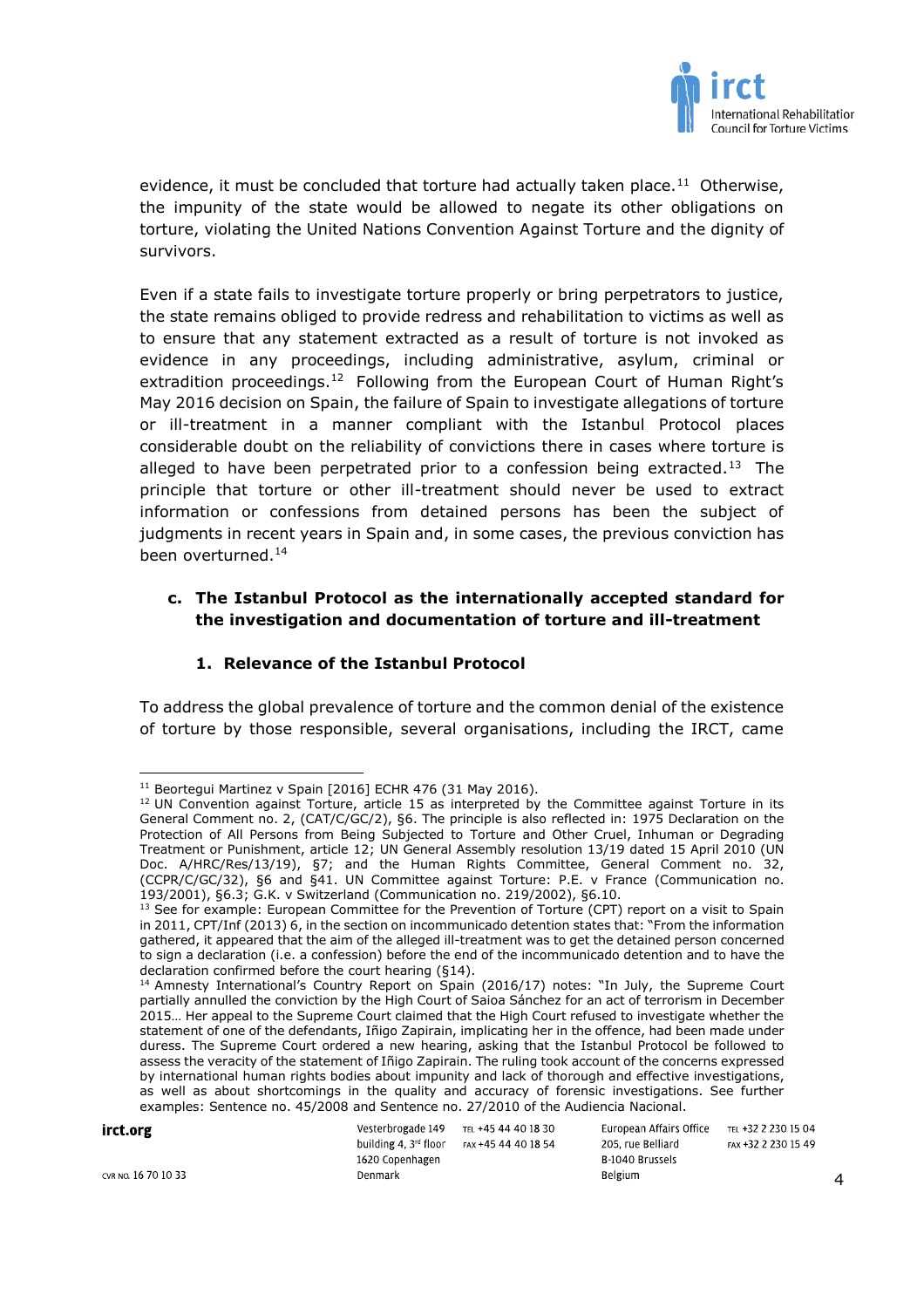

together in 1996 to develop standards on how to investigate and document torture effectively. This worldwide process took three years and involved more than seventy-five health, legal, and human rights experts.

The result of this process was the Istanbul Protocol, which is the first set of international standards and principles for the prompt, impartial, and effective investigation and documentation of torture and ill-treatment. The Istanbul Protocol's overarching *Principles on the Effective Investigation and Documentation of Torture and Other Cruel, Inhuman or Degrading Treatment or Punishment (The Istanbul Principles)* were adopted by the United Nations General Assembly in 2000.

The Istanbul Protocol and its Principles have since been applied in international, regional and national courts, endorsed by the United Nations and its main political bodies, and implemented by states. For instance, the European Court of Human Rights has specifically referred to the standards provided by the Istanbul Protocol as setting the benchmark for assessing the credibility of documentary medical and mental health evidence and expert opinions.<sup>15</sup> The European Court of Human Rights also has rejected medical reports that do not comply with the Istanbul Protocol as unreliable.<sup>16</sup>

The Istanbul Protocol provides the international standard for how a state should execute its obligation to investigate allegations of torture or other ill–treatment. It reflects both the existing obligations of states under international treaty and customary international law and sets out specific guidelines on how states should conduct effective legal and medico-legal physical and psychological investigations into allegations of torture or other ill-treatment.  $17$  It provides a rigorous methodology for documenting physical and psychological signs of torture and therefore is used to assess whether the state has satisfied its obligation to investigate promptly, impartially, and effectively. 18

The Istanbul Protocol enshrines and promotes the internationally accepted scientific, medical, and mental health forensic standards, methodology, and practices on the evaluation of torture or other ill-treatment. It guides medical and

 $\overline{\phantom{a}}$ 

<sup>&</sup>lt;sup>18</sup> European Court of Human Rights: Salmanoğlu and Polattaş v. Turkey (Application no. 15828/03), §79-80 and §89; Muradova v. Azerbaijan (Application no. 22684/05) §101. Inter-American Court for Human Rights: Vargas-Areco v. Paraguay (Merits and Reparations), (26 September 2006, No. 155), §§91-94.

| irct.org            | Vesterbrogade 149<br>building 4, $3^{rd}$ floor $=$ $FAX + 45$ 44 40 18 54<br>1620 Copenhagen | tel +45 44 40 18 30 | European Affairs Office<br>205. rue Belliard<br>B 1040 Brussels | TEL +32 2 230 15 04<br>FAX +32 2 230 15 49 |
|---------------------|-----------------------------------------------------------------------------------------------|---------------------|-----------------------------------------------------------------|--------------------------------------------|
| CVR NO. 16 70 10 33 | Denmark                                                                                       |                     | Belgium                                                         |                                            |

5

<sup>15</sup> European Court of Human Rights: Salmanoğlu and Polatta v. Turkey (Application no. 15828/03) §89; Böke and Kandemir v. Turkey (Application nos. 71912/01, 26968/02 and 36397/03) §48.

<sup>16</sup> European Court of Human Rights: Salmanoğlu and Polatta v. Turkey (Application no. 15828/03) §85- 95.

 $^{17}$  Interim Report of the Special Rapporteur on Torture and other cruel, inhuman or degrading treatment or punishment, 23 September 2014, A/69/387, §23. Inter-American Court of Human Rights: Vargas-Areco v. Paraguay (Merits and Reparations), (26 September 2006, No. 155), §§91-94. Inter-American Commission for Human Rights: Ana, Beatriz and Celia Gonzalez Perez v. Mexico (Merits), (4 April 2001, Case 11.565), §§39-41.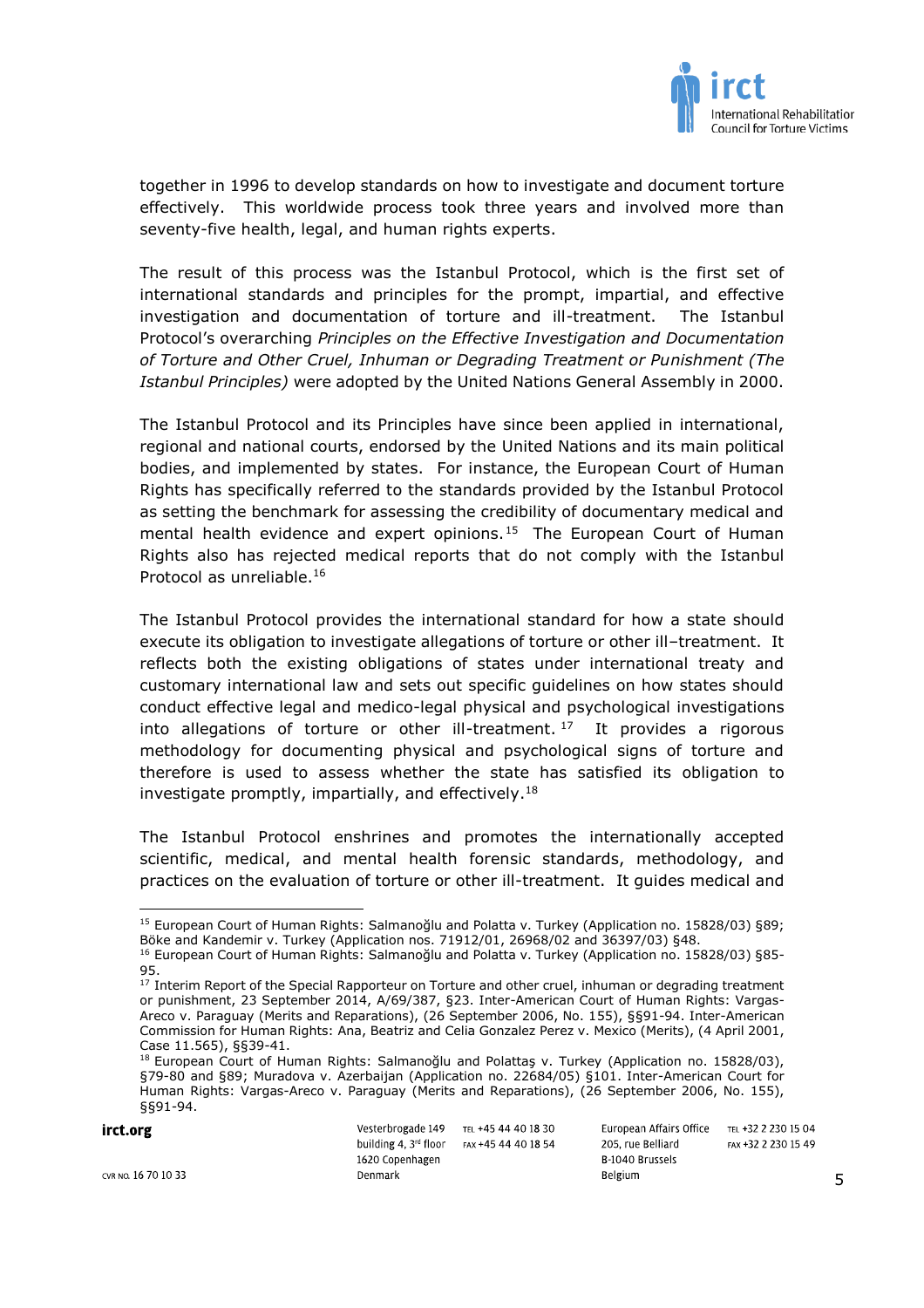

mental health experts on how to gather relevant and reliable evidence of torture, reach accurate conclusions on the degree of consistency of allegations of torture with the medical and psychological findings, and produce high-quality medico-legal reports to inform the work of decision-making bodies. The Protocol guides trained health professionals on how to issue a relevant and reliable opinion as to the degree of consistency and inconsistency between the physical and psychological findings and an individual's claims of past torture as well as assess other relevant contributing factors.

# **2. Standards for psychological evaluation and findings**

According to the Istanbul Protocol, "the overall goal of psychological evaluation is to assess the degree of consistency between an individual's account of torture and the psychological findings observed during the course of the evaluation."<sup>19</sup> A mental health expert's findings on the degree of consistency of psychological evidence with an individual's allegations of torture should be based on a variety of factors. Mental health experts undertaking an Istanbul Protocol investigation not only take into account the statements made by an alleged victim of torture, but also the individual's personal biographical history, previous health records, narrative description of ill-treatment, consistency between verbal and non-verbal communication, coherence in the events described, consistency between the events described and the emotion and resonance with which they are expressed, acute symptoms, social life, and circumstances.<sup>20</sup>

The Istanbul Protocol additionally directs mental health professionals to not only diagnose the mental health status of an individual alleging torture, but also to consider and discuss how each specific symptom may or may not originate from the alleged torture experience, drawing upon and explaining when certain symptoms may be content-specific to torture as well as scientifically determining the most likely origin of symptoms and disorders. For instance, in his report, Dr. Duterte discusses the individual symptoms that Ms. Sorzabal Diaz is experiencing and the likely origin of those symptoms as well as the likely cause of Ms. Sorzabal Diaz's post-traumatic stress disorder.

In order to diagnose post-traumatic stress disorder, an individual must have experienced a traumatic event that involved life-threatening experiences and produced intense fear or horror such as torture. Post-traumatic stress disorder is

irct.org

Vesterbrogade 149 TEL +45 44 40 18 30 building 4, 3rd floor FAX +45 44 40 18 54 1620 Copenhagen Denmark

European Affairs Office TEL +32 2 230 15 04 205, rue Belliard B 1040 Brussels Belgium

 $\overline{\phantom{a}}$ 

<sup>&</sup>lt;sup>19</sup> Manual on the Effective Investigation and Documentation of Torture and Other Cruel, Inhuman or Degrading Treatment or Punishment (the Istanbul Protocol). 2004. HR/P/PT/8/Rev.1, §261. <sup>20</sup> Interim Report of the Special Rapporteur on Torture and other cruel, inhuman or degrading treatment or punishment, 23 September 2014, A/69/387.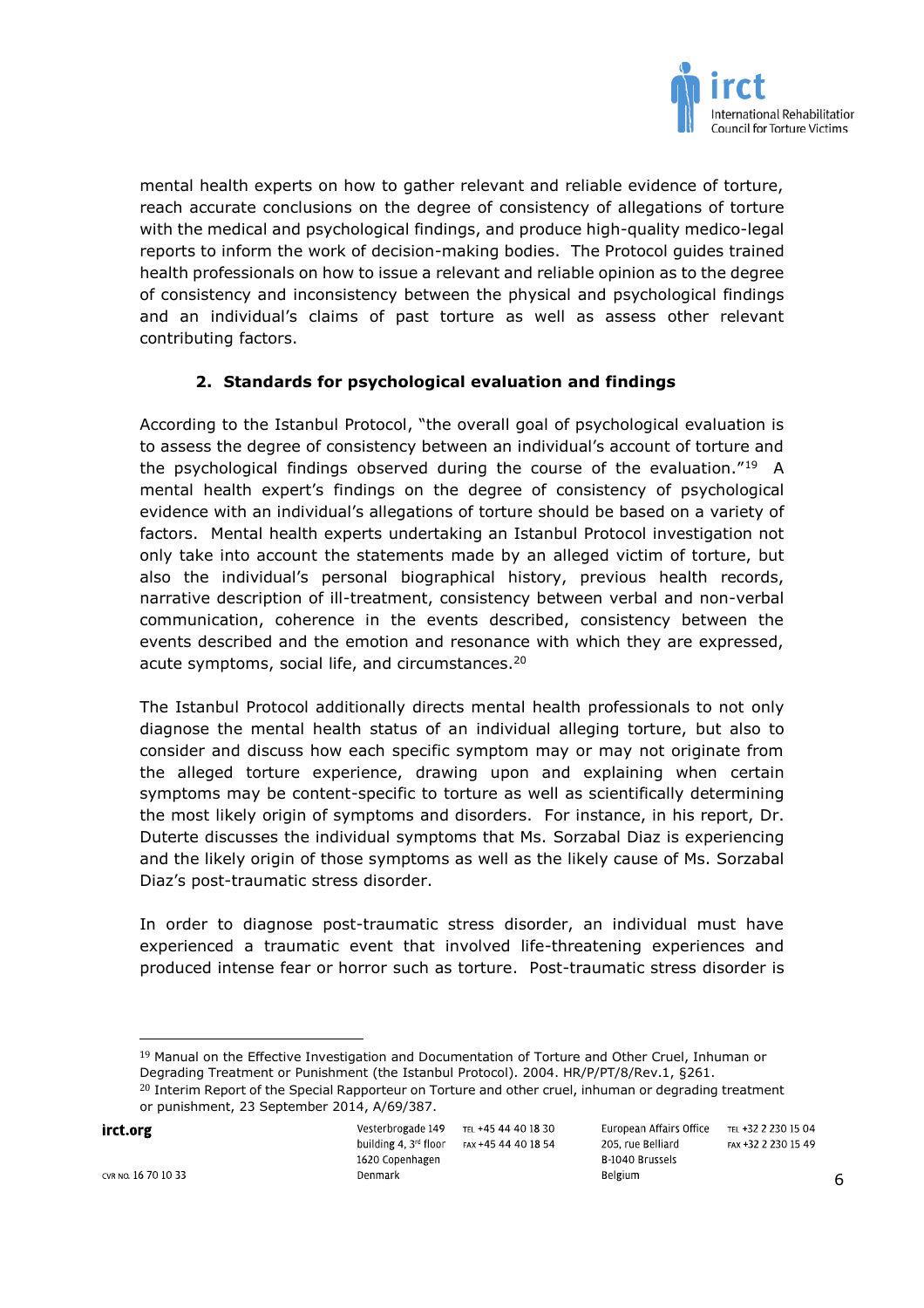

not caused by general insecurity or a general situation reflecting persecution.<sup>21</sup> Moreover, contrary to the reasoning of the Court of Madrid in the matter of Ms. Sorzabal Diaz, a diagnosis of post-traumatic stress disorder does not require "that there has been a [previous] diagnosis, treatment and follow-up by a psychiatrist or clinical psychologist on an ongoing basis, as well as a psychiatric or state psychiatric report." As discussed above, diagnosis is made based on clinical interview and observations and the clinical presentation of symptoms by an individual. The Court of Madrid's reasoning is both circular and incorrect on this point.

In addition, it is a key principle of effective medico-legal investigation of torture and assessment of torture allegations – and an important precept – that not everyone who has been tortured develops a diagnosable mental illness.<sup>22</sup> Not meeting the diagnostic criteria of post-traumatic stress disorder does not mean that torture was not inflicted. Moreover, as experienced by the IRCT's rehabilitation centres across the globe, symptoms of post-traumatic stress disorder can be chronic or fluctuate over extended periods of time and be present even more than 16 years later.

# **3. Content of conclusions**

In making a final conclusion from an Istanbul Protocol evaluation on the consistency of the physical and psychological findings with an individual's allegations of torture, the Istanbul Protocol guides experts to assess every sequalae – lesion or symptom – for consistency and inconsistency with the alleged torture event; assess the consistency and inconsistency of groups of sequalae with the alleged torture event; provide an overall assessment on the consistency and inconsistency of all of findings with the alleged torture event; and then assess comprehensively findings together to conclude on their overall consistency or inconsistency with the individual's allegations of torture. 23

While Istanbul Protocol provides that a comprehensive medico-legal report and its conclusions should include both complete physical and psychological evaluations, the absence of a comprehensive physical evaluation does not by itself undermine or suggest that a thorough psychological report and its conclusions is incorrect or invalid. A psychological report produced in accordance with the principles and standards of the Istanbul Protocol, as appears to be the case with Dr. Duterte's

<sup>22</sup> Manual on the Effective Investigation and Documentation of Torture and Other Cruel, Inhuman or Degrading Treatment or Punishment (the Istanbul Protocol). 2004. HR/P/PT/8/Rev.1, §236.

irct.org

| Vesterbrogade 149                 | TEL +45 44 40 18 30 | European Affairs Office |
|-----------------------------------|---------------------|-------------------------|
| building 4. 3 <sup>rd</sup> floor | FAX +45 44 40 18 54 | 205, rue Belliard       |
| 1620 Copenhagen                   |                     | B 1040 Brussels         |
| Denmark                           |                     | Belgium                 |

TEL +32 2 230 15 04 FAX +32 2 230 15 49

 $\overline{a}$ 

<sup>&</sup>lt;sup>21</sup> Manual on the Effective Investigation and Documentation of Torture and Other Cruel, Inhuman or Degrading Treatment or Punishment (the Istanbul Protocol). 2004. HR/P/PT/8/Rev.1, §253.

<sup>&</sup>lt;sup>23</sup> Manual on the Effective Investigation and Documentation of Torture and Other Cruel, Inhuman or Degrading Treatment or Punishment (the Istanbul Protocol). 2004. HR/P/PT/8/Rev.1, §187.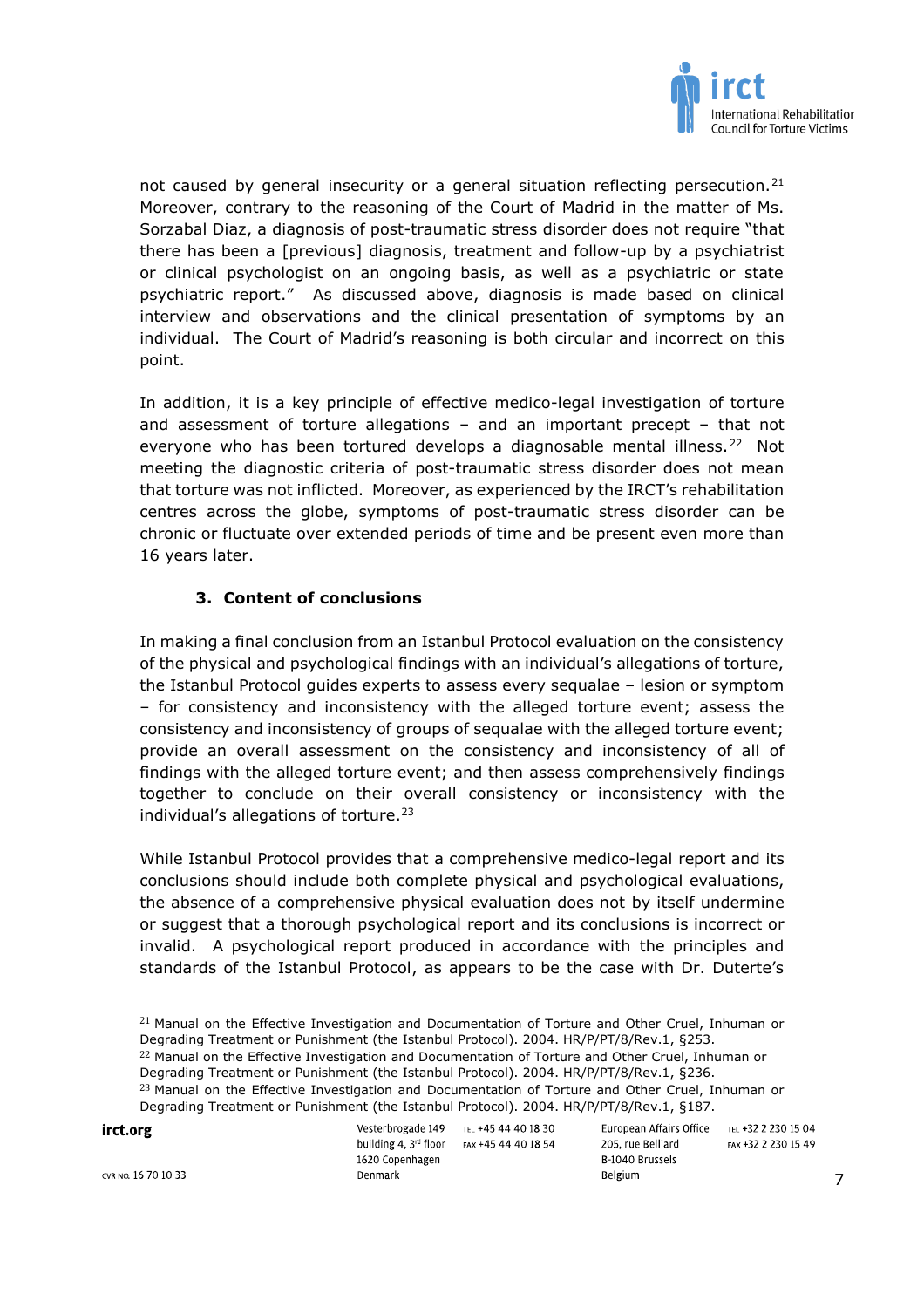

report (which was conducted following the judicial request for only a psychological evaluation), should still be considered to be scientifically and medically valuable and provide legally significant evidence of the existence or lack of existence of torture and the concurrence or lack of concurrence between an individual's allegations of torture and the psychological signs of torture.

Moreover, in their evaluation process and in reaching a final conclusion, medical and mental health experts following the Istanbul Protocol also consider any signs of malingering or over-endorsement, the individual's affect and its consistency with the content of the evaluation, any contradictions, and the concordance between all of the physical and psychological findings separately and altogether. Where suspicions arise as to the veracity of allegations, experts may examine these through accepted medical and mental health methods. Where inconsistencies arise, experts are obliged to note these as well as determine whether these inconsistencies and the clinical picture suggest a false allegation of torture.<sup>24</sup>

# **4. Reliability of medico-legal reports produced in compliance with the Istanbul Protocol**

Medico-legal reports conducted in compliance with the standards and principles of the Istanbul Protocol present relevant and reliable findings on torture and therefore should be considered by decision-makers as compelling evidence on the issue of whether torture or other ill-treatment has or has not been perpetrated, including by asylum and extradition authorities in relevant proceedings.<sup>25</sup> As noted earlier, the European Court of Human Rights has specifically referred to the standards provided by the Istanbul Protocol as setting the benchmark for assessing the credibility of documentary medical and mental health evidence and expert opinions and rejected as unreliable state medical reports that do not comply with the Istanbul Protocol. 26

To assess the reliability of medico-legal reports produced in compliance with the Istanbul Protocol, decision-making bodies should establish whether the person providing the medico-legal report is in fact an expert.<sup>27</sup> The expert must possess certain qualifications ensuring the rendering of an informed and reasoned

irct.org

| Vesterbrogade 149       | TEL +45 44 40 18 30 | Europea  |
|-------------------------|---------------------|----------|
| building 4, $3rd$ floor | FAX +45 44 40 18 54 | 205. rue |
| 1620 Copenhagen         |                     | B-1040 B |
| Denmark                 |                     | Belgium  |
|                         |                     |          |

In Affairs Office TEL +32 2 230 15 04 Belliard FAX +32 2 230 15 49 **Brussels** 

 $\overline{a}$ <sup>24</sup> Manual on the Effective Investigation and Documentation of Torture and Other Cruel, Inhuman or Degrading Treatment or Punishment (the Istanbul Protocol). 2004. HR/P/PT/8/Rev.1, §105.

<sup>&</sup>lt;sup>25</sup> Interim Report of the Special Rapporteur on Torture and other cruel, inhuman or degrading treatment or punishment, 23 September 2014, A/69/387, §52. European Court of Human Rights: Salmanoğlu and Polatta v. Turkey (Application no. 15828/03) §89; Böke and Kandemir v. Turkey (Application nos. 71912/01, 26968/02 and 36397/03) §48.

<sup>&</sup>lt;sup>26</sup> European Court of Human Rights: Salmanoğlu and Polatta v. Turkey (Application no. 15828/03) §89-95; Böke and Kandemir v. Turkey (Application nos. 71912/01, 26968/02 and 36397/03) §48.

<sup>&</sup>lt;sup>27</sup> Interim Report of the Special Rapporteur on Torture and other cruel, inhuman or degrading treatment or punishment, 23 September 2014, A/69/387, §49.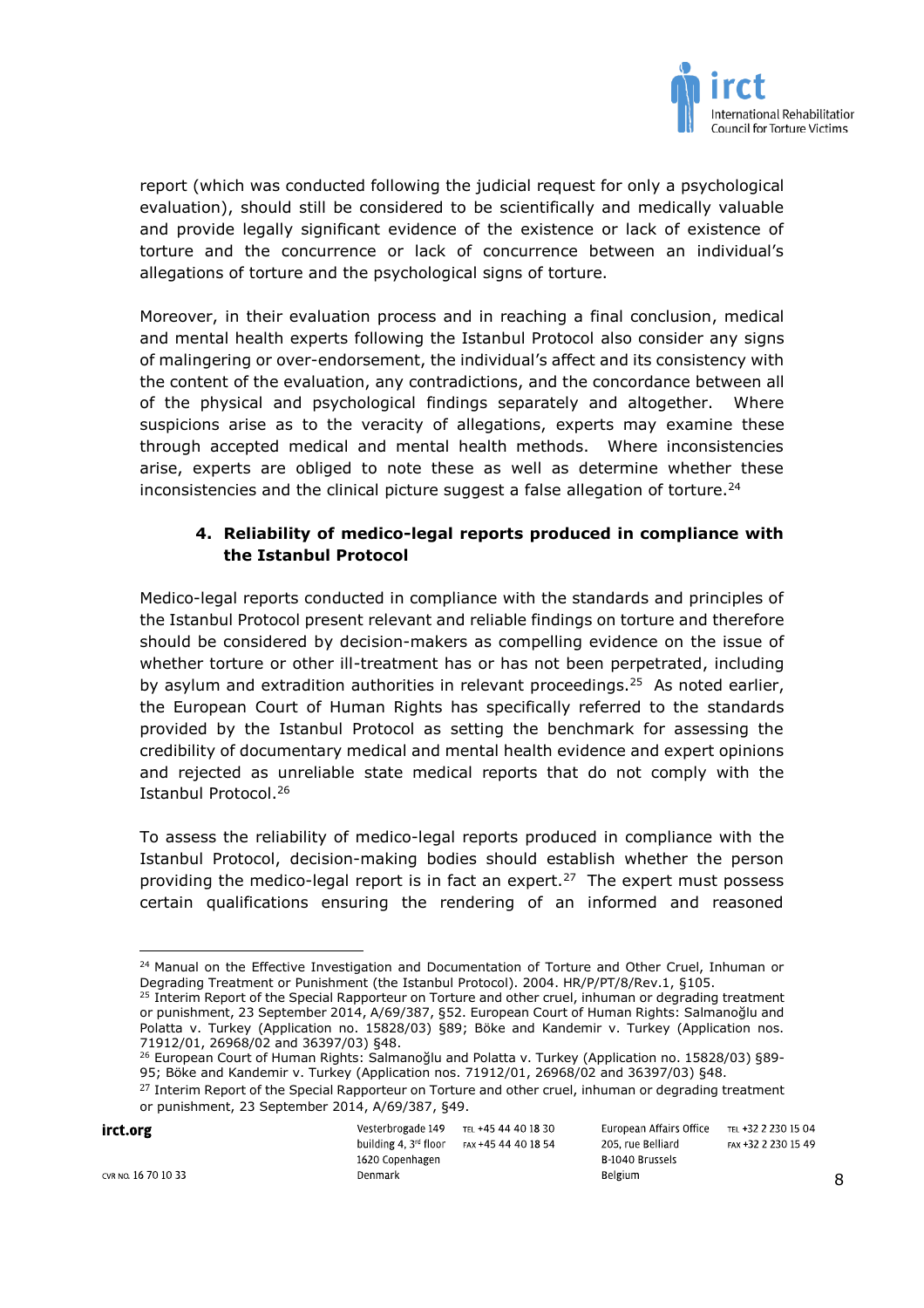

conclusion such as particular knowledge, skill, experience, training, or education.<sup>28</sup> Whereas Dr. Duterte is a former professor of victimology at University of Paris V Rene Descartes, conducts trainings in the field of refugee symptomology and medico-legal evaluation of torture allegations (including to the French Office of Refugees and Stateless Persons, the Refugees Appeals Commission, and the United Nations Office of the High Commissioner for Refugees), has published numerous articles and books on the psychological consequences of torture, and has personally examined more than six thousand individuals alleging torture and ill-treatment, and is generally considered a preeminent specialist in the field, he would qualify under this standard as an expert on medico-legal evaluations conducted in compliance with the Istanbul Protocol.

If the author of a medico-legal report produced following the Istanbul Protocol is accepted as an expert, the probative value of the medico-legal report should depend on the degree of certainty that the decision-making body attaches to the opinion in comparison to the existence of other reliable supporting or conflicting expert opinions.<sup>29</sup> In this case, however, we should consider that the European Court of Human Rights has found state medical reports that do not follow the Istanbul Protocol to be unreliable<sup>30</sup> and has specifically found Spain to have violated Article 3 on the prevention of torture of the European Convention on Human Rights on numerous occasions due to its failure and unwillingness to conduct thorough, effective, and impartial investigations into allegations of torture and ill-treatment.<sup>31</sup>

The European Asylum Support Office in its guidelines to case officers similarly instructs that, where there is a relevant medical or psychological expert report, it should be considered as "clear evidence confirming that the person concerned experienced something so traumatic, that his/her ability to remember, recall past events, keep track of the subject and give a structured account of it may be seriously hindered, even impossible." Where Dr. Duterte is a preeminent expert in the Istanbul Protocol and the medico-legal evaluation of individuals alleging torture and his psychological medico-legal evaluation and report follows the Istanbul Protocol, absent allegations of prejudice or unprofessionalism, the French asylum and extradition authorities should consider the report of Dr. Duterte as relevant and reliable and therefore as compelling evidence on the issue of whether torture or other ill-treatment has or has not been perpetrated.

irct.org

Vesterbrogade 149 TEL +45 44 40 18 30 building 4, 3rd floor FAX +45 44 40 18 54 1620 Copenhagen Denmark

European Affairs Office TEL +32 2 230 15 04 205, rue Belliard FAX +32 2 230 15 49 B 1040 Brussels Belgium

 $\overline{a}$ <sup>28</sup> European Court of Human Rights: Muradova v. Azerbaijan (Application no. 22684/05) §116-119.

<sup>&</sup>lt;sup>29</sup> Interim Report of the Special Rapporteur on Torture and other cruel, inhuman or degrading treatment or punishment, 23 September 2014, A/69/387, §49.

<sup>&</sup>lt;sup>30</sup> European Court of Human Rights: Salmanoğlu and Polatta v. Turkey (Application no. 15828/03) §85-95.

<sup>31</sup> Beortegui Martinez v Spain [2016] ECHR 476 (31 May 2016), §47. See also: Beristain Ukar v Spain (Application 40351/05) (2011), §34; San Argimiro Isasa v Spain (Application 2507/07) (2010), §44- 45.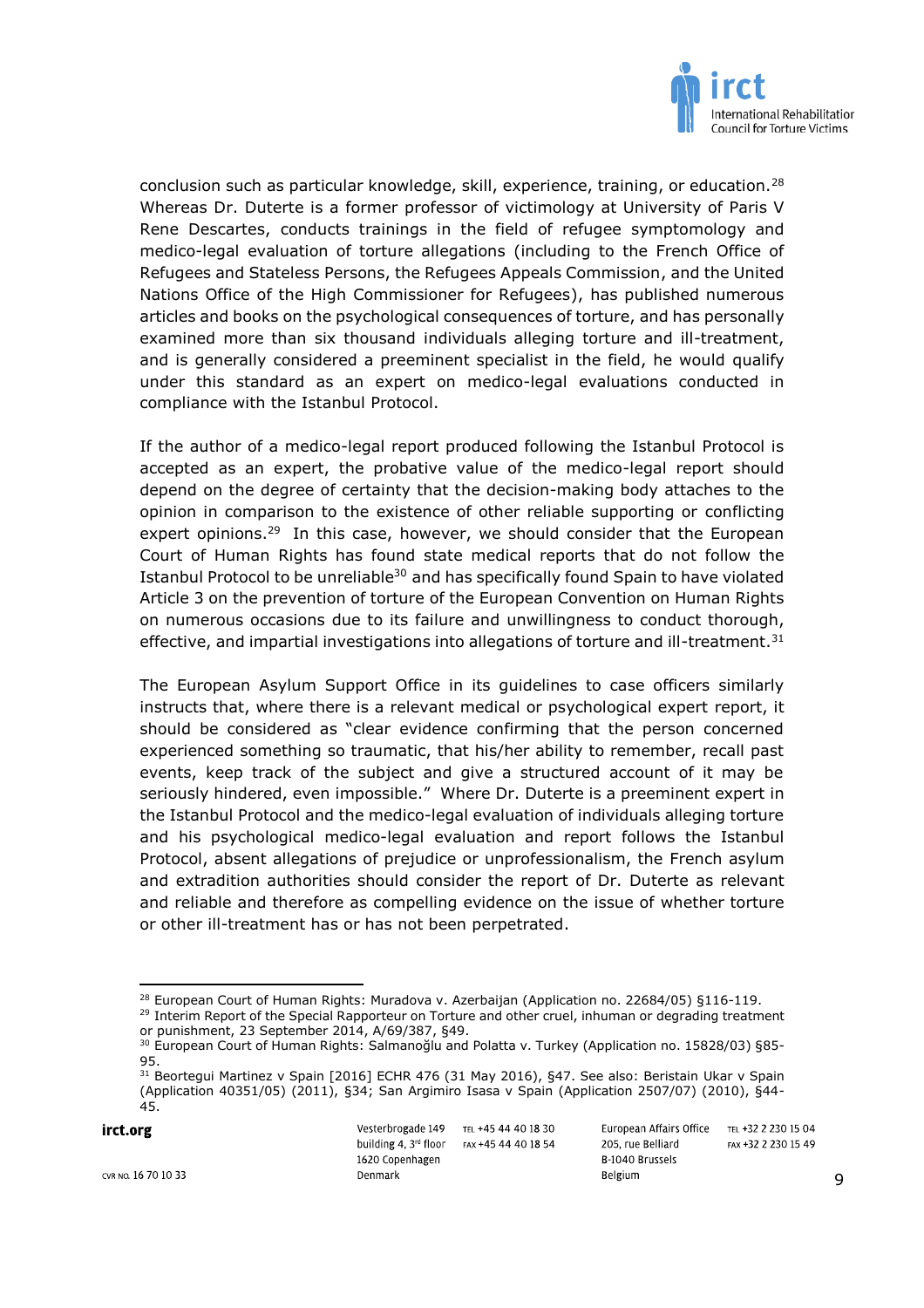

### **5. Inconsistencies noted in testimonies and medico-legal reports**

To conclude, the IRCT wishes to address the occurrence of inconsistencies and discrepancies that often arise in the testimony of victims of torture.

The European Asylum Support Office in its guidelines to case officers notes that traumatic experiences may also lead to fear and lack of trust, which could affect the amount and quality of information the applicant is willing to provide and that "the case officer should be cautious when making negative credibility findings on the basis of the applicant's statements."<sup>32</sup> In addition, in the IRCT's experience of working with torture victims, trauma resulting from torture frequently leads to mental health problems such as post-traumatic stress disorder, anxiety and depression disorders, which make it extremely difficult for the victim of torture to disclose their ill-treatment, to do so in a chronological and coherent manner, or to do so in a single interview – even in a clinical setting such as during rehabilitation counseling.

Torture victims who remain in the custody of the state, may distrust state officials and may fear reprisals, find it particularly difficult to disclose and discuss the torture events and other forms of ill-treatment inflicted upon them. In addition, because of the substantial stigma that attaches to torture victims – and especially victims of sexual assault and humiliation – they are often ashamed and further unwilling or fearful to disclose or discuss every aspect of the torture event and their experience even to the health professionals from IRCT's member centres who are providing them counseling and other services.

Research on this specific issue in the context of asylum proceedings has found that discrepancies are common, especially (although not exclusively) when the person has post-traumatic stress disorder. One particular research study underlined the danger of concluding that asylum seekers are fabricating their histories, solely on the basis of discrepancies between interviews, and the risk that reaching such conclusions increases the number of incorrect judgments. It concluded that such inconsistencies should not be relied on as indicating a lack of credibility in an asylum claim involving a victim of past trauma. $33$ 

In light of the scientific understanding, asylum authorities as well as international courts and regional bodies have acknowledged the need to adopt in their decisionmaking process this understanding of the way traumatic experiences, specifically torture and sexual assault and humiliation, and post-traumatic stress disorder may

irct.org

CVR NO. 16 70 10 33

 $\overline{\phantom{a}}$ 

Denmark

Vesterbrogade 149 TEL +45 44 40 18 30 building 4, 3rd floor FAX +45 44 40 18 54 1620 Copenhagen

<sup>&</sup>lt;sup>32</sup> European Asylum Support Office (EASO), Practical Guide: Evidence Assessment (2015), §2.4.1.2. 33 Herlihy J., Scragg P., & Turner S. (2002). Discrepancies in autobiographical memories: Implications for the assessment of asylum seekers: Repeated interviews study. British Medical Journal, 324 (7333): 324–327.